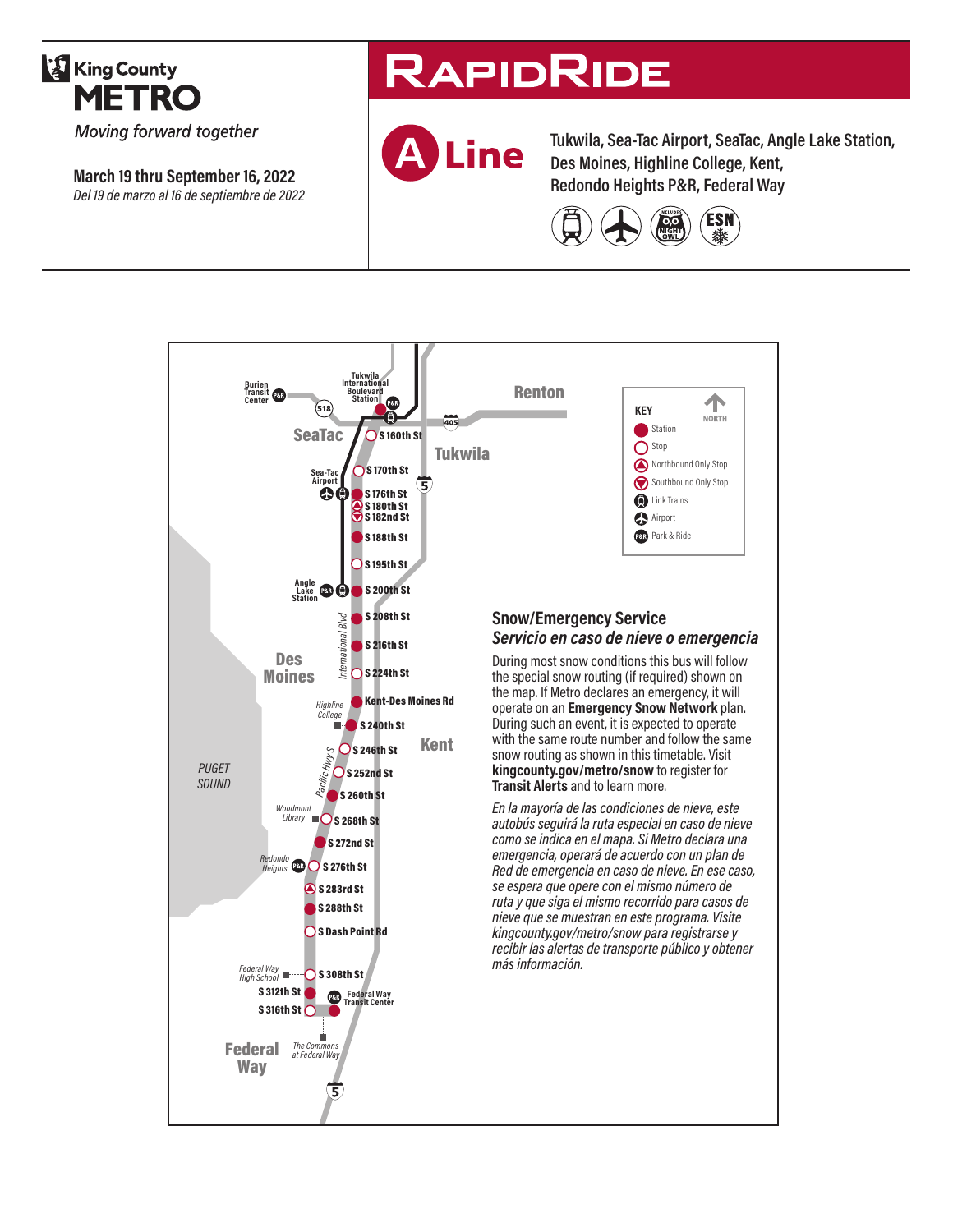#### A Line Monday thru Friday to Tukwila Int'l Blvd Station

| Federal Way TC<br>Bay 8 | Pacific Hwy &<br>Kent Des Moines             | SeaTac Airport<br><b>Station Bay 2</b> | Tukwila Int'l Blvd<br><b>Station Bay 1</b> |
|-------------------------|----------------------------------------------|----------------------------------------|--------------------------------------------|
| Stop #80438             | Stop #60800                                  | Stop #60900                            | Stop #60921                                |
| 4:30                    | 4:45                                         | 4:56                                   | 5:02b                                      |
| 4:45                    | 5:00                                         |                                        | 5:17b                                      |
| 5:00<br>5:15            | $\frac{5:16}{5:32}$                          | $\frac{5:11}{5:27}$<br>5:43            | 5:33b<br>5:51b                             |
| 5:30                    | 5:46                                         | $\frac{5:57}{6:12}$                    | 6:05                                       |
| 5:45                    | 6:01                                         | 6:28                                   | 6:20<br>6:36                               |
| 6:00<br>6:15            | 6:16                                         |                                        |                                            |
| 6:30                    | $6:32$<br>$6:47$                             | 6:44<br>6:59                           | 6:52<br>7:07                               |
| 6:45<br>7:00            | $7:02$<br>$7:17$                             | 7:14<br>7:29                           | 7:22<br>7:38                               |
| 7:10                    | 7:27                                         | 7:39                                   | 7:48                                       |
| $7:20$<br>$7:30$        | 7:37<br>7:47<br>7:47                         | $7:49$<br>$7:59$                       | $7:58$<br>$8:08$                           |
| 7:40                    |                                              | 8:09                                   | 8:18                                       |
| 7:50                    | $\frac{7:57}{8:07}$                          | 8:19                                   | 8:28                                       |
| 8:00<br>8:10            | 8:17                                         | 8:29<br>8:39                           | 8:38<br>8:48                               |
| 8:20                    | $\frac{8:27}{8:37}$                          | 8:49                                   | 8:58                                       |
| $\frac{8:30}{8:40}$     | $\frac{8:48}{8:58}$                          | $9:00$<br>$9:10$                       | $\overset{0.09}{9:}19$                     |
| 8:50                    | 9:08                                         |                                        | 9:29                                       |
| 9:00                    | 9:18                                         | $9:20$<br>$9:30$                       | 9:39                                       |
| 9:10                    | 9:28                                         | 9:40<br>9:50                           | 9:49<br>9:59                               |
| $\frac{9:20}{9:30}$     | $\frac{9:38}{9:48}$                          | 10:00                                  | 10:09                                      |
| 9:40                    | $\begin{array}{c} 9:59 \\ 10:09 \end{array}$ | 10:11<br>10:21                         | 10:20<br>10:30                             |
| 9:50<br>10:00           | 10:19                                        | 10:31                                  | 10:40                                      |
| 10:10                   | 10:29                                        | 10:41                                  | 10:50                                      |
| 10:20<br>10:30          | 10:39<br>10:49                               | 10:51<br>11:01                         | 11:00<br>11:10                             |
| 10:40                   | 10:59                                        | īī:11                                  | 11:20                                      |
| 10:50<br>11:00          | 11:09                                        | $\frac{1}{11:21}$<br>$\frac{1}{11:31}$ | 11:30<br>11:40                             |
| 11:10                   | 11:19<br>11:29                               | 11:42                                  | 11:51                                      |
| 11:20                   | 11:39                                        | 11:52                                  | 12:01                                      |
| 11:30<br>11:40          | 11:50<br>12:00                               | 12:03                                  | 12:12<br>12:22                             |
| 11:50                   | 12:10                                        | 12:13<br>12:23                         | 12:32                                      |
| 12:00<br>12:10          | 12:20<br>12:30                               | 12:33<br>12:43                         | 12:42<br>12:52                             |
| 12:20                   | 12:40                                        | 12:53                                  | 1:02                                       |
| 12:30<br>12:40          | 12:50                                        | 1:03                                   | 1:12                                       |
| 12:50                   | 1:00<br>1:10                                 | 1:13<br>1:23                           | $\overline{1:}2\overline{2}$<br>1:32       |
| 1:00                    | 1:20                                         | 1:33                                   | 1:42                                       |
| 1:10<br>1:20            | 1:30<br>1:40                                 | 1:43<br>1:53                           | 1:52<br>2:02                               |
| 1:30                    | 1:50                                         | 2:03                                   | 2:12                                       |
| 1:40                    | 2:00                                         | 2:14<br>2:24                           | 2:23<br>2:33                               |
| 1:50<br>2:00            | 2:10<br>2:20                                 | 2:34                                   | 2:43                                       |
| 2:10                    | 2:30                                         | 2:44                                   | 2:53                                       |
| 2:20<br>2:30            | 2:40<br>2:50                                 | 2:54<br>3:04                           | 3:03<br>3:13                               |
| 2:40                    | 3:00                                         | 3:14                                   | 3:23                                       |

| Federal Way TC                               | Pacific Hwy &                                         | SeaTac Airport                              | Tukwila Int'l Blvd   |
|----------------------------------------------|-------------------------------------------------------|---------------------------------------------|----------------------|
| Bay 8                                        | <b>Kent Des Moines</b>                                | <b>Station Bay 2</b>                        | <b>Station Bay 1</b> |
| Stop #80438                                  | Stop #60800                                           | Stop #60900                                 | Stop #60921          |
| 2:50                                         | 3:10                                                  | 3:24                                        | 3:33                 |
| 3:00                                         | 3:20                                                  | 3:34                                        | 3:43                 |
| 3:10                                         | 3:30                                                  | 3:44                                        | 3:53                 |
| 3:20                                         | 3:41                                                  | 3:55                                        | 4:04                 |
| 3:30                                         | 3:51                                                  | 4:05                                        | 4:14                 |
| 3:40                                         | 4:01                                                  | 4:15                                        | 4:24                 |
| 3:50                                         | 4:11                                                  | 4:25                                        | 4:34                 |
| 4:00<br>4:10                                 | 4:21<br>4:31                                          | 4:35<br>4:45                                | 4:44<br>4:54         |
| 4:20                                         | 4:41                                                  | 4:55                                        | 5:04                 |
| 4:30                                         | 4:51                                                  | 5:05                                        | 5:14                 |
| 4:40                                         | 5:01                                                  | 5:14                                        | 5:23                 |
| 4:50                                         | 5:11                                                  | 5:24                                        | 5:33                 |
| 5:00                                         | 5:21                                                  | 5:34                                        | 5:43                 |
| 5:10                                         | 5:31                                                  | 5:44                                        | 5:53                 |
| 5:20                                         | 5:41                                                  | 5:54                                        | 6:03                 |
| 5:30<br>5:40                                 | 5:51<br>6:01                                          | 6:04<br>6:14                                | 6:13<br>6:23         |
| 5:50                                         | 6:11                                                  | 6:24                                        | 6:33                 |
| 6:00                                         | 6:21                                                  | 6:34                                        | 6:43                 |
| 6:12                                         | 6:33                                                  | 6:46                                        | 6:55                 |
| 6:24                                         | 6:45                                                  | 6:58                                        | 7:06b                |
| 6:36                                         | 6:57                                                  | 7:10                                        | 7:18b                |
| 6:48                                         | 7:09                                                  | 7:22                                        | 7:30b                |
| 7:00                                         | 7:21                                                  | 7:34                                        | 7:42b                |
| 7:12<br>7:24                                 | 7:32<br>7:44                                          | 7:45<br>7:57                                | 7:53b<br>8:05b       |
| 7:36                                         | 7:56                                                  | 8:09                                        | 8:17b                |
| 7:48                                         | 8:08                                                  | 8:21                                        | 8:29b                |
| 8:00                                         | 8:19                                                  | 8:32                                        | 8:40 b               |
| 8:12                                         | 8:31                                                  | 8:44                                        | 8:52b                |
| 8:24                                         | 8:43                                                  | 8:56                                        | 9:04b                |
| 8:36                                         | 8:55                                                  | 9:08                                        | 9:16b                |
| 8:48                                         | 9:07                                                  | 9:19<br>9:31                                | 9:27b<br>9:39b       |
| 9:00<br>9:12                                 | 9:19<br>9:30                                          | 9:41                                        | 9:48 b               |
| 9:24                                         | 9:42                                                  | 9:53                                        | 10:00b               |
| 9:36                                         | 9:54                                                  | 10:05                                       | 10:12b               |
| 9:48                                         | 10:06                                                 | 10:17                                       | 10:24b               |
| 10:00                                        | 10:17                                                 | 10:28                                       | 10:35b               |
| 10:31                                        | 10:48                                                 | 10:59                                       | 11:06b               |
| 11:01                                        | 11:17                                                 | 11:28                                       | 11:35b<br>12:04b     |
| 11:31<br>11:56                               | 11:47<br>12:11                                        | 11:58<br>12:22                              | 12:28b               |
| 12:26                                        | 12:41                                                 | 12:52                                       | 12:58b               |
|                                              | 1:06                                                  |                                             |                      |
| $\begin{array}{c} 12:51 \\ 1:51 \end{array}$ | 2:06                                                  | $\begin{array}{c} 1:17 \\ 2:17 \end{array}$ | $1:23b$<br>$2:23b$   |
| 3:01                                         | 3:16                                                  | 3:27                                        | 3:335                |
| 4:16                                         | 4:31                                                  | 4:42                                        | 4:48b                |
| <b>Bold PM time</b>                          |                                                       |                                             |                      |
| b                                            | Serves Tukwila Int'l Blvd Station Bay 2 at this time. |                                             |                      |
|                                              |                                                       |                                             |                      |
|                                              |                                                       |                                             |                      |

#### **SCHEDULE NOTE: Actual times may be a few minutes earlier or later than shown.**

RapidRide service is actively managed by Metro to maintain even intervals between buses during peak commute times. Please plan accordingly. Real time arrival information is available at many stops, as well as through several online tracking services, including Metro's Trip Planner.

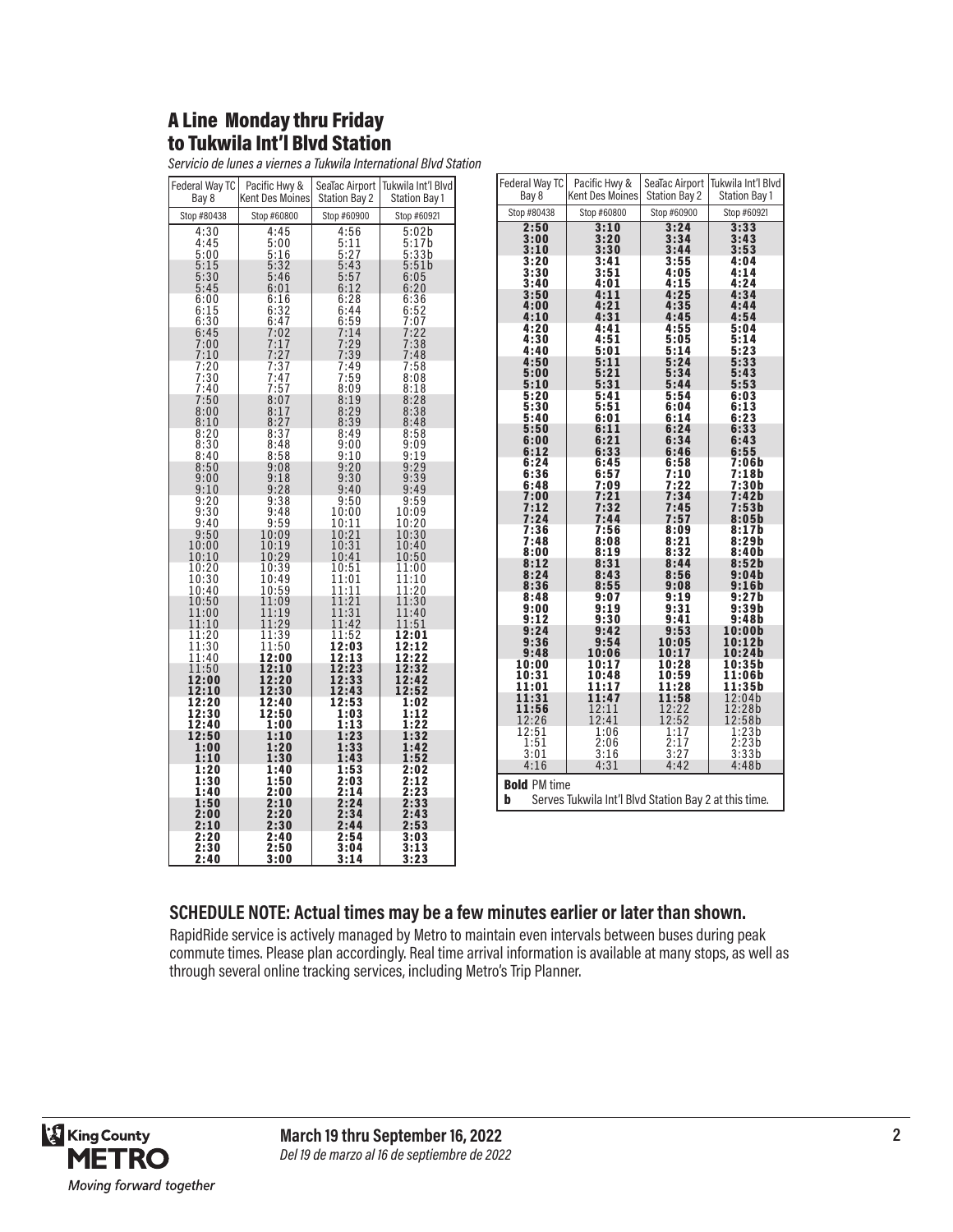#### A Line Monday thru Friday to Federal Way Transit Center

*Servicio de lunes a viernes a Federal Way Centro de Tránsito*

| Tukwila Int'l<br><b>Blvd Station</b><br>Bay 1 | SeaTac Airport<br><b>Station Bay 1</b> | Pacific Hwy &<br><b>Kent Des Moines</b> | Federal Way TC<br>Bay 1      |
|-----------------------------------------------|----------------------------------------|-----------------------------------------|------------------------------|
| Stop #60921                                   | Stop #61080                            | Stop #50480                             | Stop #80431                  |
| 4:30<br>4:45<br>5:00<br>5:15                  | 4:35<br>$4:50$<br>$5:05$<br>5:20       | 4:45<br>5:00<br>5:15<br>5:30            | 5:03<br>5:18<br>5:34<br>5:49 |
| $\frac{5:30}{5:45}$                           | $\frac{5:35}{5:50}$                    | 5:45<br>6:00                            | 6:04<br>6:19                 |
| 6:00<br>6:15<br>6:30                          | 6:05<br>$6:20$<br>$6:35$               | 6:15<br>$6:31$<br>$6:46$                | $6:36$<br>$6:52$<br>$7:07$   |
| 6:45<br>7:00<br>7:10                          | $6:50$<br>$7:05$<br>7:15               | 7:01<br>7:16<br>7:26                    | 7:22<br>7:38<br>7:48         |
| $7:20$<br>$7:30$<br>7:40                      | $7:25$<br>$7:35$<br>7:45               | $7:36$<br>$7:46$<br>7:56                | $7:58$<br>$8:08$<br>8:18     |
| 7:50<br>8:00<br>8:10                          | 7:55<br>8:05<br>8:15                   | 8:06<br>8:16<br>8:26                    | $\frac{8:28}{8:38}$<br>8:48  |
| 8:20<br>8:30<br>8:40                          | 8:25<br>8:35<br>8:45                   | 8:36<br>8:46<br>$\frac{8:56}{9:06}$     | 8:58<br>9:08<br>9:18         |
| 8:50<br>9:00<br>9:10                          | 8:55<br>9:05<br>9:15                   | 9:16<br>9:26                            | 9:28<br>9:38<br>9:48         |
| 9:20<br>9:30<br>9:40                          | $9:25$<br>$9:35$<br>9:45               | 9:36<br>9:46<br>9:56                    | 9:58<br>10:08<br>10:18       |
| 9:50<br>10:00<br>10:10                        | 9:55<br>10:05<br>10:15                 | 10:06<br>10:16<br>10:26                 | 10:28<br>10:38<br>10:48      |
| 10:20<br>$\frac{10:30}{10:40}$                | 10:25<br>$\frac{10:35}{10:46}$         | 10:36<br>10:46<br>10:57                 | 10:58<br>11:09<br>11:21      |
| 10:50<br>11:00<br>11:10                       | 10:56<br>11:06<br>11:16                | 11:07<br>11:17<br>11:27                 | 11:31<br>11:41<br>11:51      |
| 11:20<br>11:30<br>11:40                       | 11:26<br>11:36<br>11:46                | 11:37<br>11:47<br>11:57                 | 12:01<br>12:11<br>12:21      |
| 11:50<br>12:00<br>12:10                       | 11:56<br>12:06<br>12:16                | 12:07<br>12:17<br>12:27                 | 12:31<br>12:41<br>12:51      |
| 12:20<br>12:30<br>12:40                       | 12:26<br>12:36<br>12:46                | 12:37<br>12:48<br>12:58                 | 1:01<br>1:12<br>1:22         |
| 12:50<br>1:00<br>1:10                         | 12:56<br>1:06<br>1:16                  | 1:08<br>1:18<br>1:28                    | 1:32<br>1:42<br>1:52         |
| 1:20<br>1:30<br>1:40                          | 1:26<br>1:36<br>1:46                   | 1:38<br>1:48<br>1:58                    | 2:02<br>2:12<br>2:22         |
| 1:50<br>2:00<br>2:10                          | 1:56<br>2:06<br>2:16                   | 2:08<br>2:18<br>2:28                    | 2:32<br>2:42<br>2:52         |
| 2:20<br>2:30<br>2:40                          | 2:26<br>2:36<br>2:46                   | 2:38<br>2:48<br>2:58                    | 3:03<br>3:13<br>3:24         |

| Tukwila Int'l<br><b>Blvd Station</b> | SeaTac Airport<br>Station Bay 1 | Pacific Hwy &<br><b>Kent Des Moines</b> | Federal Way TC<br>Bay 1 |
|--------------------------------------|---------------------------------|-----------------------------------------|-------------------------|
| Bay 1                                |                                 |                                         |                         |
| Stop #60921                          | Stop #61080                     | Stop #50480                             | Stop #80431             |
| 2:50<br>3:00                         | 2:56<br>3:06                    | 3:08<br>3:18                            | 3:34<br>3:44            |
| 3:10                                 | 3:16                            | 3:28                                    | 3:54                    |
| 3:20                                 | 3:26                            | 3:38                                    | 4:05                    |
| 3:30<br>3:40                         | 3:36<br>3:46                    | 3:48<br>3:58                            | 4:15<br>4:25            |
| 3:50                                 | 3:56                            | 4:08                                    | 4:35                    |
| 4:00<br>4:10                         | 4:06<br>4:16                    | 4:18<br>4:28                            | 4:45<br>4:55            |
| 4:20                                 | 4:26                            | 4:38                                    | 5:05                    |
| 4:30<br>4:40                         | 4:36<br>4:46                    | 4:48<br>4:58                            | 5:15<br>5:25            |
| 4:50                                 | 4:56                            | 5:08                                    | 5:35                    |
| 5:00<br>5:10                         | 5:06<br>5:16                    | 5:18<br>5:28                            | 5:45<br>5:54            |
| 5:20                                 | 5:26                            | 5:38                                    | 6:03                    |
| 5:30<br>5:40                         | 5:36<br>5:46                    | 5:48<br>5:58                            | 6:13<br>6:23            |
| 5:50                                 | 5:56                            | 6:08                                    | 6:33                    |
| 6:00<br>6:12                         | 6:06<br>6:18                    | 6:18<br>6:30                            | 6:42<br>6:53            |
| 6:24                                 | 6:30                            | 6:42                                    | 7:05                    |
| 6:36<br>6:48                         | 6:42<br>6:54                    | 6:54<br>7:06                            | 7:17<br>7:28            |
| 7:00                                 | 7:06                            | 7:18<br>7:30                            | 7:40<br>7:52            |
| 7:12<br>7:24                         | 7:18<br>7:30                    | 7:42                                    | 8:04                    |
| 7:36<br>7:48                         | 7:42<br>7:54                    | 7:54<br>8:06                            | 8:16<br>8:26            |
| 8:00                                 | 8:06                            | 8:18                                    | 8:38                    |
| 8:12<br>8:24                         | 8:18<br>8:30                    | 8:29<br>8:41                            | 8:49<br>9:01            |
| 8:36                                 | 8:42                            | 8:53                                    | 9:13                    |
| 8:48<br>9:00                         | 8:54<br>9:06                    | 9:05<br>9:17                            | 9:24<br>9:36            |
| 9:12                                 | 9:18                            | 9:29                                    | 9:48                    |
| 9:24<br>9:36                         | 9:30<br>9:42                    | 9:41<br>9:53                            | 10:00<br>10:12          |
| 9:48                                 | 9:54                            | 10:05                                   | 10:24                   |
| 10:00<br>10:15                       | 10:05<br>10:20                  | 10:16<br>10:31                          | 10:35<br>10:50          |
| 10:40                                | 10:45                           | 10:56                                   | 11:15                   |
| 11:09<br>11:40                       | 11:14<br>11:45                  | 11:25                                   | 11:44                   |
| 12:07                                | 12:12                           | $11:55$<br>$12:21$                      | $\frac{12:12}{12:38}$   |
| $\frac{12:37}{1:20}$                 | 12:42<br>1:25                   | 12:51<br>1:34                           | 1:08<br>1:51            |
| 1:50                                 | 1:55                            | 2:04                                    | 2:21                    |
| $3:02$<br>4:15                       | $3:07$<br>$4:20$                | $\frac{3:16}{4:29}$                     | $3:33$<br>$4:46$        |
| <b>Bold PM time</b>                  |                                 |                                         |                         |

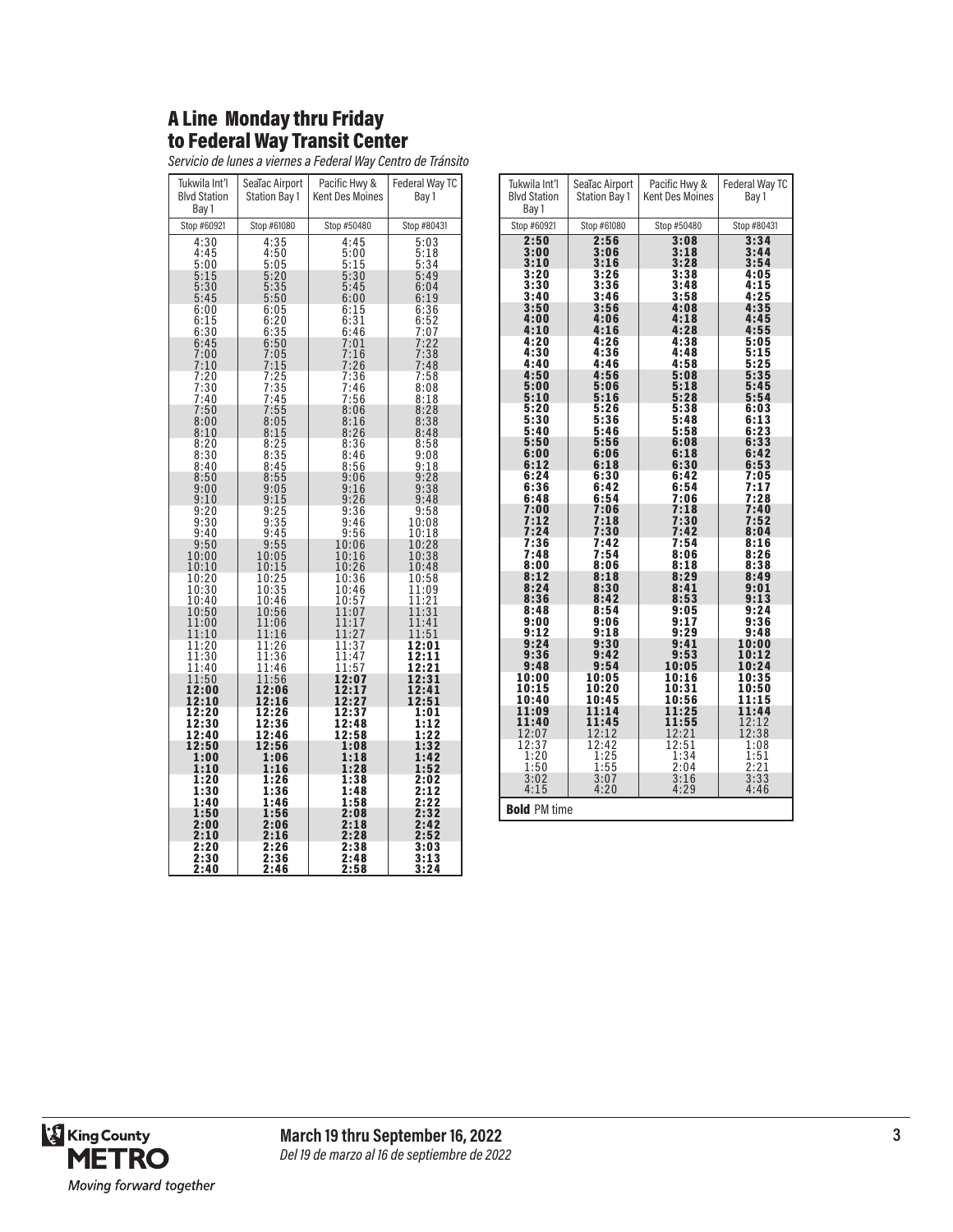#### A Line Saturday to Tukwila Int'l Blvd Station

*Servicio de al sábado a Tukwila International Blvd Station*

| Federal Way TC          | Pacific Hwy &               | SeaTac Airport              | Tukwila Int'l Blvdl                                 |
|-------------------------|-----------------------------|-----------------------------|-----------------------------------------------------|
| Bay 8                   | <b>Kent Des Moines</b>      | <b>Station Bay 2</b>        | <b>Station Bay 1</b>                                |
| Stop #80438             | Stop #60800                 | Stop #60900                 | Stop #60921                                         |
| 4:45<br>5:00<br>5:15    | 5:00<br>5:15<br>5:30        | 5:11<br>5:26<br>5:41        | 5:17b<br>$5:32b$<br>$5:47b$                         |
| 5:30<br>5:45<br>6:00    | 5:46<br>6:01<br>6:16        | 5:58<br>6:13<br>6:28        | $6:04$<br>$6:19$<br>6:34                            |
| 6:15                    | 6:31                        | 6:43                        | 6:49                                                |
| 6:30                    | 6:46                        | 6:58                        | 7:04                                                |
| 6:45                    | 7:02                        | 7:14                        | 7:20                                                |
| 7:00<br>7:15<br>7:30    | $7:17$<br>$7:32$<br>7:47    | 7:29<br>7:44<br>7:59        | $7:35$<br>$7:51$<br>$8:06$                          |
| 7:45<br>8:00<br>8:15    | 8:02<br>$\frac{8:17}{8:32}$ | 8:14<br>$\frac{8:29}{8:45}$ | $\begin{array}{c} 8:21 \\ 8:36 \\ 8:52 \end{array}$ |
| 8:30<br>8:45<br>9:00    | 8:47<br>9:02<br>9:17        | 9:00<br>9:15<br>9:30        | 9:07<br>$9:22$<br>$9:38$                            |
| 9:15                    | 9:33                        | 9:46                        | 9:54                                                |
| 9:30                    | 9:49                        | 10:02                       | 10:10                                               |
| 9:45                    | 10:04                       | 10:17                       | 10:25                                               |
| 10:00<br>10:15<br>10:30 | 10:19<br>10:34<br>10:49     | 10:32<br>10:47<br>11:02     | 10:40<br>$\frac{10:55}{11:10}$                      |
| 10:45                   | 11:05                       | 11:18                       | 11:26                                               |
| 11:00                   | 11:20                       | 11:33                       | 11:41                                               |
| 11:10                   | 11:30                       | 11:43                       | 11:51                                               |
| 11:20                   | 11:40                       | 11:53                       | 12:01                                               |
| 11:30                   | 11:50                       | 12:03                       | 12:11                                               |
| 11:40                   | 12:00                       | 12:13                       | 12:21                                               |
| 11:50                   | 12:10                       | 12:23                       | 12:31                                               |
| 12:00                   | 12:21                       | 12:34                       | 12:42                                               |
| 12:10                   | 12:31                       | 12:45                       | 12:53                                               |
| 12:20                   | 12:41                       | 12:55                       | 1:03                                                |
| 12:30                   | 12:51                       | 1:05                        | 1:13                                                |
| 12:40                   | 1:01                        | 1:15                        | 1:23                                                |
| 12:50                   | 1:11                        | 1:25                        | 1:33                                                |
| 1:00                    | 1:21                        | 1:35                        | 1:43                                                |
| 1:10                    | 1:31                        | 1:45                        | 1:53                                                |
| 1:20                    | 1:41                        | 1:55                        | 2:03                                                |
| 1:30                    | 1:51                        | 2:05                        | 2:13                                                |
| 1:40                    | 2:01                        | 2:15                        | 2:23                                                |
| 1:50<br>2:00<br>2:10    | 2:11<br>2:21<br>2:31        | 2:25<br>$2:35$<br>2:45      | 2:33<br>2:43<br>2:53                                |
| 2:20                    | 2:41                        | 2:55                        | 3:03                                                |
| 2:30                    | 2:51                        | 3:05                        | 3:13                                                |
| 2:40                    | 3:01                        | 3:15                        | 3:23                                                |
| 2:50                    | 3:11                        | 3:25                        | 3:33                                                |
| 3:00                    | 3:21                        | 3:35                        | 3:43                                                |
| 3:10                    | 3:31                        | 3:45                        | 3:53                                                |
| 3:20                    | 3:41                        | 3:55                        | 4:03                                                |
| 3:30                    | 3:51                        | 4:05                        | 4:13                                                |
| 3:40                    | 4:01                        | 4:15                        | 4:23                                                |

| Federal Way TC                   | Pacific Hwy &                                                 | SeaTac Airport                 | Tukwila Int'l Blvd        |
|----------------------------------|---------------------------------------------------------------|--------------------------------|---------------------------|
| Bay 8                            | <b>Kent Des Moines</b>                                        | <b>Station Bay 2</b>           | <b>Station Bay 1</b>      |
| Stop #80438                      | Stop #60800                                                   | Stop #60900                    | Stop #60921               |
| 3:50                             | 4:11                                                          | 4:25                           | 4:33                      |
| 4:00                             | 4:21                                                          | 4:35                           | 4:43                      |
| 4:10                             | 4:31                                                          | 4:45                           | 4:53                      |
| 4:20                             | 4:41                                                          | 4:55                           | 5:03                      |
| 4:30                             | 4:51                                                          | 5:05                           | 5:13                      |
| 4:40                             | 5:01                                                          | 5:14                           | 5:22                      |
| 4:50                             | 5:11                                                          | 5:24                           | 5:32                      |
| 5:00                             | 5:21                                                          | 5:34                           | 5:42                      |
| 5:10                             | 5:31                                                          | 5:44                           | 5:52                      |
| 5:20                             | 5:41                                                          | 5:54                           | 6:02                      |
| 5:30                             | 5:51                                                          | 6:04                           | 6:12                      |
| 5:40                             | 6:01                                                          | 6:14                           | 6:22                      |
| 5:50                             | 6:11                                                          | 6:24                           | 6:32                      |
| 6:00                             | 6:21                                                          | 6:34                           | 6:42                      |
| 6:10                             | 6:31                                                          | 6:44                           | 6:51                      |
| 6:20                             | 6:41                                                          | 6:54                           | 7:01                      |
| 6:30                             | 6:51                                                          | 7:04                           | 7:11                      |
| 6:40                             | 7:00                                                          | 7:13                           | 7:20b                     |
| 6:50                             | 7:10                                                          | 7:23                           | 7:30b                     |
| 7:00                             | 7:20                                                          | 7:33                           | 7:40b                     |
| 7:10                             | 7:30                                                          | 7:43                           | 7:50b                     |
| 7:20                             | 7:40                                                          | 7:53                           | 8:00b                     |
| 7:30                             | 7:50                                                          | 8:03                           | 8:10b                     |
| 7:40                             | 8:00                                                          | 8:13                           | 8:20b                     |
| 7:50                             | 8:09                                                          | 8:22                           | 8:29b                     |
| 8:00                             | 8:19                                                          | 8:32                           | 8:39b                     |
| 8:10                             | 8:29                                                          | 8:42                           | 8:49b                     |
| 8:20                             | 8:39                                                          | 8:52                           | 8:59b                     |
| 8:30                             | 8:49                                                          | 9:02                           | 9:09b                     |
| 8:40                             | 8:58                                                          | 9:11                           | 9:18b                     |
| 8:50                             | 9:08                                                          | 9:21                           | 9:28b                     |
| 9:00                             | 9:17                                                          | 9:30                           | 9:37b                     |
| 9:10                             | 9:27                                                          | 9:40                           | 9:47b                     |
| 9:20                             | 9:37                                                          | 9:50                           | 9:57b                     |
| 9:30                             | 9:47                                                          | 10:00                          | 10:07b                    |
| 9:40                             | 9:57                                                          | 10:10                          | 10:17b                    |
| 9:50                             | 10:07                                                         | 10:20                          | 10:27b                    |
| 10:00                            | 10:17                                                         | 10:30                          | 10:37b                    |
| 10:15                            | 10:32                                                         | 10:45                          | 10:52b                    |
| 10:30                            | 10:47                                                         | 10:59                          | 11:06b                    |
| 10:45                            | 11:01                                                         | 11:13                          | 11:20b                    |
| 11:00                            | 11:16                                                         | 11:28                          | 11:34b                    |
| 11:30<br>11:56<br>12:26          | 11:46<br>12:12<br>12:42                                       | 11:58<br>$\frac{12:24}{12:54}$ | 12:04b<br>12:30b<br>1:00b |
| 12:51                            | 1:07                                                          | 1:19                           | 1:25b                     |
| 1:51                             | 2:07                                                          | 2:18                           | 2:24b                     |
| 3:01                             | 3:17                                                          | 3:28                           | 3:34b                     |
| 4:16<br><b>Bold PM time</b><br>b | 4:32<br>Serves Tukwila Int'l Blvd Station Bay 2 at this time. | 4:43                           | 4:49b                     |

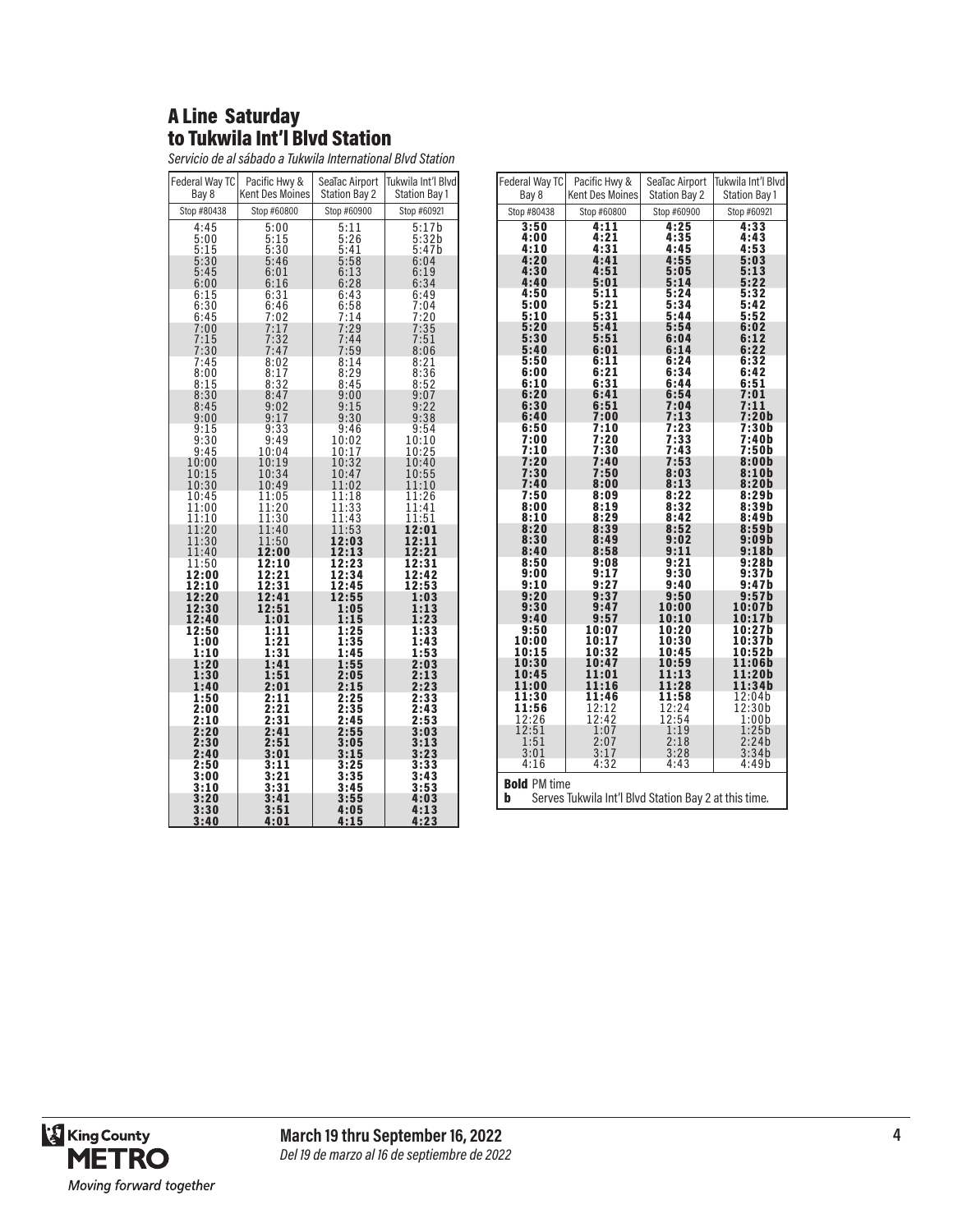# A Line Saturday to Federal Way Transit Center

*Servicio de al sábado a Federal Way Centro de Tránsito*

| Tukwila Int'l<br><b>Blvd Station</b><br>Bay 1 | SeaTac Airport<br>Station Bay 1 | Pacific Hwy &<br><b>Kent Des Moines</b> | Federal Way TC<br>Bay 1            |
|-----------------------------------------------|---------------------------------|-----------------------------------------|------------------------------------|
| Stop #60921                                   | Stop #61080                     | Stop #50480                             | Stop #80431                        |
| 4:45<br>5:00<br>5:15                          | 4:50<br>5:05<br>5:20            | 4:59<br>5:14<br>5:29                    | 5:16<br>$\frac{5:31}{5:46}$        |
| 5:30<br>5:45<br>6:00                          | $5:35$<br>$5:50$<br>6:05        | 5:44<br>6:00<br>6:15                    | 6:01<br>6:17<br>6:33               |
| 6:15<br>6:30<br>6:45                          | 6:20<br>$6:35$<br>$6:50$        | 6:30<br>6:46<br>7:01                    | 6:48<br>7:04<br>7:19               |
| 7:00<br>7:15<br>7:30                          | 7:05<br>7:20<br>7:35<br>7:50    | 7:16<br>7:31<br>7:46                    | $7:34$<br>$7:49$<br>8:04           |
| 7:45<br>8:00<br>8:15                          | 8:05<br>8:20                    | 8:01<br>8:16<br>8:31                    | 8:19<br>$8:34$<br>$8:49$           |
| $8:30$<br>$8:45$<br>9:00                      | $8:35$<br>$8:50$<br>9:05        | 8:46<br>9:01<br>9:16                    | $9:05$<br>$9:20$<br>9:35           |
| 9:15<br>9:30<br>9:45                          | $9:20$<br>$9:35$<br>$9:50$      | 9:31<br>9:46<br>10:01                   | 9:51<br>10:06<br>10:22             |
| 10:00<br>10:15<br>10:30                       | 10:05<br>10:20<br>10:35         | 10:16<br>10:31<br>10:46                 | 10:37<br>10:52<br>11:07            |
| 10:45<br>11:00<br>11:10                       | 10:51<br>11:06<br>11:16         | 11:02<br>11:17<br>$\frac{11:27}{11:37}$ | 11:24<br>11:39<br>11:49            |
| 11:20<br>11:30<br>11:40                       | 11:26<br>11:36<br>11:46         | 11:47<br>11:57                          | 11:59<br>12:09<br>12:19            |
| 11:50<br>12:00<br>12:10                       | 11:56<br>12:06<br>12:16         | 12:07<br>12:17<br>12:28                 | 12:29<br>$\frac{1}{2:39}$<br>12:50 |
| 12:20<br>12:30<br>12:40                       | 12:26<br>12:36<br>12:46         | 12:38<br>12:48<br>12:58                 | 1:00<br>1:11<br>1:21               |
| 12:50<br>1:00<br>1:10                         | 12:56<br>1:06<br>1:16           | 1:08<br>1:18<br>1:28                    | 1:31<br>1:41<br>1:51               |
| 1:20<br>1:30<br>1:40                          | 1:26<br>1:36<br>1:46            | 1:38<br>1:48<br>1:58                    | 2:01<br>2:11<br>2:21               |
| 1:50<br>2:00<br>2:10                          | 1:56<br>2:06<br>2:16            | 2:08<br>2:18<br>2:28                    | 2:31<br>2:41<br>2:51               |
| 2:20<br>2:30<br>2:40                          | 2:26<br>2:36<br>2:46            | 2:38<br>2:48<br>2:58                    | 3:01<br>3:11<br>3:21               |
| 2:50<br>3:00<br>3:10                          | 2:56<br>3:06<br>3:16            | 3:08<br>3:18<br>3:28                    | 3:31<br>3:41<br>3:51               |
| 3:20<br>3:30<br>3:40                          | 3:26<br>3:36<br>3:46            | 3:38<br>3:48<br>3:58                    | 4:01<br>4:11<br>4:21               |

| Tukwila Int'l<br><b>Blvd Station</b><br>Bay 1 | SeaTac Airport<br>Station Bay 1                                | Pacific Hwy &<br><b>Kent Des Moines</b> | Federal Way TC<br>Bay 1 |
|-----------------------------------------------|----------------------------------------------------------------|-----------------------------------------|-------------------------|
| Stop #60921                                   | Stop #61080                                                    | Stop #50480                             | Stop #80431             |
| 3:50                                          | 3:56                                                           | 4:08                                    | 4:31                    |
| 4:00                                          | 4:06                                                           | 4:18                                    | 4:41                    |
| 4:10                                          | 4:16                                                           | 4:28                                    | 4:51                    |
| 4:20                                          | 4:26                                                           | 4:38                                    | 5:01                    |
| 4:30                                          | 4:36                                                           | 4:48                                    | 5:11                    |
| 4:40                                          | 4:46                                                           | 4:58                                    | 5:21                    |
| 4:50                                          | 4:56                                                           | 5:08                                    | 5:31                    |
| 5:00                                          | 5:06                                                           | 5:18                                    | 5:41                    |
| 5:10                                          | 5:16                                                           | 5:28                                    | 5:50                    |
| 5:20                                          | 5:26                                                           | 5:38                                    | 6:00                    |
| 5:30                                          | 5:36                                                           | 5:48                                    | 6:10                    |
| 5:40                                          | 5:46                                                           | 5:58                                    | 6:20                    |
| 5:50                                          | 5:56                                                           | 6:08                                    | 6:29                    |
| 6:00                                          | 6:06                                                           | 6:18                                    | 6:39                    |
| 6:10                                          | 6:16                                                           | 6:28                                    | 6:49                    |
| 6:20<br>6:30<br>6:40                          | $6:26$<br>$6:36$<br>6:46                                       | 6:38<br>6:48<br>6:58                    | 6:59<br>7:09<br>7:19    |
| 6:50                                          | 6:56                                                           | 7:08                                    | 7:29                    |
| 7:00                                          | 7:06                                                           | 7:18                                    | 7:39                    |
| 7:10                                          | 7:16                                                           | 7:28                                    | 7:49                    |
| 7:20                                          | 7:26                                                           | 7:38                                    | 7:59                    |
| 7:30                                          | 7:36                                                           | 7:48                                    | 8:09                    |
| 7:40                                          | 7:46                                                           | 7:58                                    | 8:19                    |
| 7:50                                          | 7:56                                                           | 8:08                                    | 8:28                    |
| 8:00                                          | 8:06                                                           | 8:18                                    | 8:38                    |
| 8:10                                          | 8:16                                                           | 8:27                                    | 8:47                    |
| 8:20                                          | 8:26                                                           | 8:37                                    | 8:57                    |
| 8:30                                          | 8:36                                                           | 8:47                                    | 9:07                    |
| 8:40                                          | 8:46                                                           | 8:57                                    | 9:17                    |
| 8:50                                          | 8:56                                                           | 9:07                                    | 9:27                    |
| 9:00                                          | 9:06                                                           | 9:17                                    | 9:37                    |
| 9:10                                          | 9:16                                                           | 9:27                                    | 9:47                    |
| 9:20                                          | 9:26                                                           | 9:37                                    | 9:57                    |
| 9:30                                          | 9:36                                                           | 9:47                                    | 10:07                   |
| 9:40                                          | 9:45                                                           | 9:56                                    | 10:16                   |
| 9:50                                          | 9:55                                                           | 10:06                                   | 10:26                   |
| 10:00<br>10:15                                | 10:05<br>10:20                                                 | 10:16<br>10:31<br>10:46                 | 10:36<br>10:51<br>11:05 |
| 10:30<br>10:45<br>11:00<br>11:20              | 10:35<br>10:50<br>11:05                                        | 11:01<br>11:16                          | 11:20<br>11:35          |
| 11:50                                         | 11:25                                                          | 11:36                                   | 11:54                   |
| $\frac{12:20}{12:50}$                         | $\overline{11:55}$<br>$\overline{12:25}$<br>$\overline{12:55}$ | $\frac{12:05}{12:35}$<br>$1:05$         | 12:23<br>12:53<br>1:22  |
| 1:20                                          | 1:25                                                           | 1:35                                    | $\frac{1:52}{2:24}$     |
| 1:52                                          | 1:57                                                           | 2:07                                    |                         |
| 3:05                                          | 3:10                                                           | 3:19                                    | 3:36                    |
| 4:15                                          | 4:20                                                           | 4:29                                    | 4:46                    |
| <b>Bold PM time</b>                           |                                                                |                                         |                         |

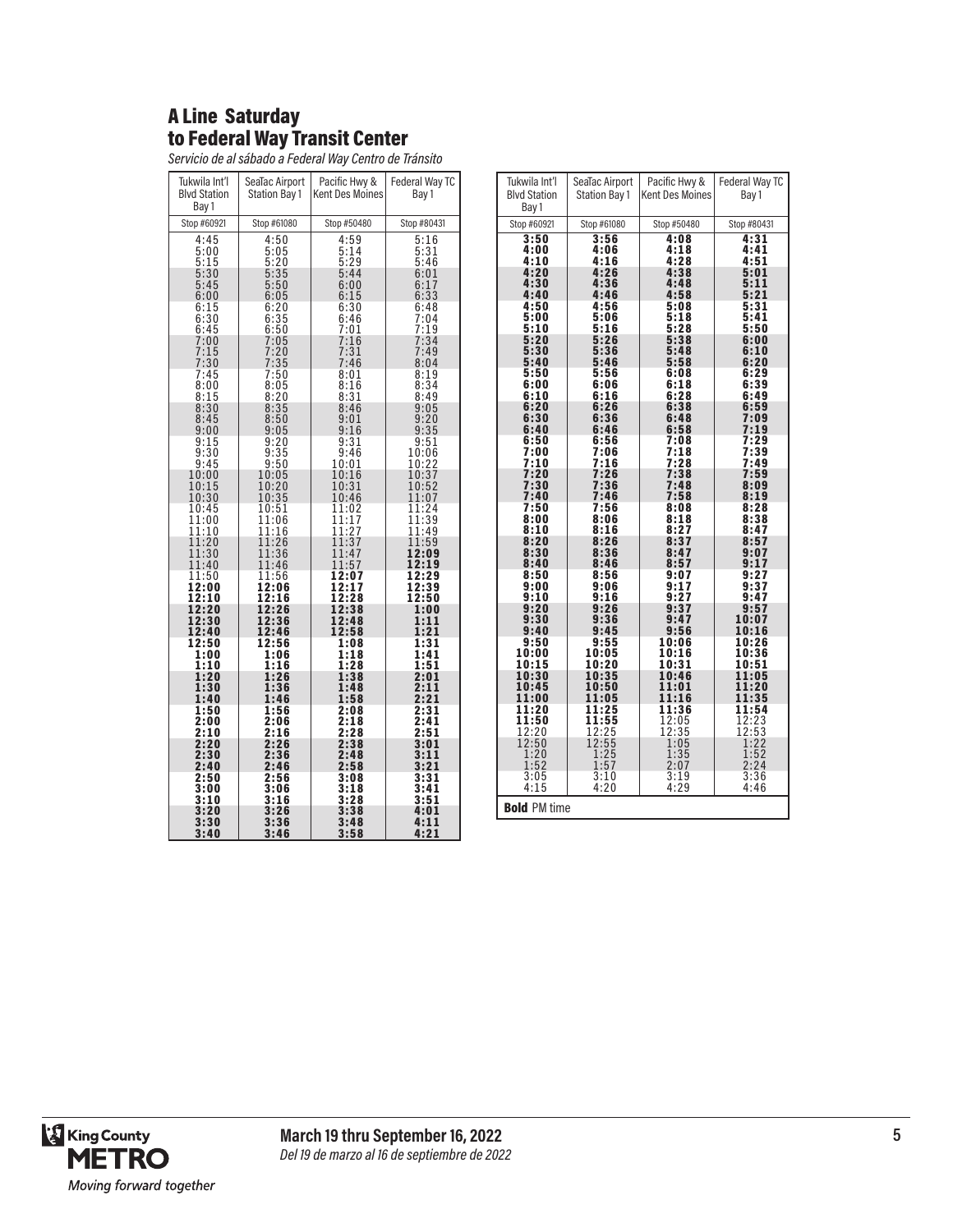# A Line Sunday to Tukwila Int'l Blvd Station

*Servicio de domingo a Tukwila International Blvd Station*

| Federal Way TC<br>Bay 8       | Pacific Hwy &<br>Kent Des Moines | SeaTac Airport<br><b>Station Bay 2</b> | Tukwila Int'l<br><b>Blvd Station</b><br>Bay 1 |
|-------------------------------|----------------------------------|----------------------------------------|-----------------------------------------------|
| Stop #80438                   | Stop #60800                      | Stop #60900                            | Stop #60921                                   |
| 4:45                          | 4:59                             | 5:10                                   | 5:16b                                         |
| 5:00<br>5:15                  | $\frac{5:14}{5:29}$              | $\frac{5:25}{5:40}$                    | 5:31b<br>5:46b                                |
| 5:30<br>5:45                  | 5:45<br>6:00                     | 5:56<br>6:11                           | 6:02<br>6:17                                  |
| 6:00                          | 6:15                             | 6:26                                   | 6:32                                          |
| 6:15<br>6:30                  | 6:30<br>6:45                     | 6:41<br>6:56                           | 6:47<br>7:02                                  |
| 6:45                          | 7:00                             | 7:11                                   | 7:17                                          |
| 7:00<br>7:15<br>7:30          | $7:15$<br>$7:31$                 | $7:26$<br>$7:42$                       | 7:32<br>7:48                                  |
|                               | 7:46<br>8:01                     | 7:57                                   | 8:03<br>8:18                                  |
| 7:45<br>8:00                  | $\frac{8:16}{8:31}$              | 8:12<br>$\frac{8:28}{8:43}$            | $\frac{8:34}{8:49}$                           |
| 8:15<br>8:30                  | 8:47                             | 8:59                                   | 9:05                                          |
| 8:45                          | $9:02$<br>$9:17$                 | $\frac{9:14}{9:30}$                    | 9:20                                          |
| 9:00<br>9:15                  | 9:32                             | 9:45                                   | 9:36<br>9:51                                  |
| 9:30<br>9:45                  | 9:47                             | 10:00<br>10:15                         | 10:06<br>10:21                                |
| 10:00                         | 10:02<br>10:18                   | 10:31                                  | 10:37<br>10:52                                |
| 10:15<br>10:30                | 10:33<br>10:48                   | 10:46<br>11:01                         | 11:07                                         |
| 10:45                         | 11:04                            | 11:17                                  | 11:23                                         |
| 11:00<br>$\bar{1}\bar{1}$ :10 | 11:19<br>11:29                   | 11:32<br>11:42                         | $\frac{11:39}{11:49}$                         |
| 11:20<br>11:30                | 11:39<br>11:50                   | 11:52<br>12:03                         | 11:59<br>12:10                                |
| 11:40                         | 12:00                            | 12:13                                  | 12:20                                         |
| 11:50<br>12:00                | 12:10<br>12:20                   | 12:23<br>12:33                         | 12:30<br>12:40                                |
| 12:10<br>12:20                | 12:30                            | 12:43<br>12:53                         | 12:50<br>1:00                                 |
| 12:30                         | 12:40<br>12:50                   | 1:03                                   | 1:10                                          |
| 12:40<br>12:50                | 1:00<br>1:10                     | 1:13<br>1:23                           | 1:20<br>1:30                                  |
| 1:00                          | 1:20                             | 1:33                                   | 1:40                                          |
| 1:10<br>1:20                  | 1:30<br>1:40                     | 1:43<br>1:53                           | 1:50<br>2:00                                  |
| 1:30<br>1:40                  | 1:50<br>2:00                     | 2:03<br>2:13                           | 2:10<br>2:20                                  |
| 1:50                          | 2:10                             | 2:23                                   | 2:30                                          |
| 2:00<br>2:10                  | 2:20<br>2:30                     | 2:33<br>2:43                           | 2:40<br>2:50                                  |
| 2:20<br>2:30                  | 2:40<br>2:50                     | 2:53<br>3:03                           | 3:00<br>3:10                                  |
| 2:40                          | 3:00                             | 3:13                                   | 3:20                                          |
| 2:50<br>3:00                  | 3:10<br>3:20                     | 3:23<br>3:33                           | 3:30<br>3:40                                  |
| 3:10                          | 3:30                             | 3:43                                   | 3:50                                          |
| 3:20<br>3:30                  | 3:40<br>3:50                     | 3:53<br>4:03                           | 4:00<br>4:10                                  |
| 3:40                          | 4:00                             | 4:13                                   | 4:20                                          |

| Federal Way TC       | Pacific Hwy &                                         | SeaTac Airport             | Tukwila Int'l       |
|----------------------|-------------------------------------------------------|----------------------------|---------------------|
| Bay 8                | <b>Kent Des Moines</b>                                | <b>Station Bay 2</b>       | <b>Blvd Station</b> |
|                      |                                                       |                            | Bay 1               |
| Stop #80438          | Stop #60800                                           | Stop #60900                | Stop #60921         |
| 3:50<br>4:00         | 4:10<br>4:20                                          | 4:23<br>4:33               | 4:30<br>4:40        |
| 4:10                 | 4:30                                                  | 4:43                       | 4:50                |
| 4:20<br>4:30         | 4:40<br>4:50                                          | 4:53<br>5:03               | 5:00<br>5:09        |
| 4:40                 | 5:00                                                  | 5:13                       | 5:19                |
| 4:50<br>5:00         | 5:10<br>5:20                                          | 5:23<br>5:33               | 5:29<br>5:39        |
| 5:10                 | 5:30                                                  | 5:43                       | 5:49                |
| 5:20<br>5:30         | 5:40<br>5:50                                          | 5:53<br>6:03               | 5:59<br>6:09        |
| 5:40                 | 6:00                                                  | 6:13                       | 6:19                |
| 5:50<br>6:00         | 6:10<br>6:20                                          | 6:23<br>6:33               | 6:29<br>6:39        |
| 6:10                 | 6:30                                                  | 6:43                       | 6:49                |
| 6:20<br>6:30         | 6:40<br>6:49                                          | 6:53<br>7:02               | 6:59<br>7:09b       |
| 6:40                 | 6:59                                                  | 7:12                       | 7:19b               |
| 6:50<br>7:00         | 7:09<br>7:19                                          | 7:22<br>7:32               | 7:29b<br>7:39b      |
| 7:10<br>7:20         | 7:28<br>7:38                                          | 7:41                       | 7:48b               |
| 7:30                 | 7:48                                                  | 7:51<br>8:01               | 7:58b<br>8:08b      |
| 7:40<br>7:50         | 7:58<br>8:08                                          | 8:11<br>8:21               | 8:18b<br>8:28b      |
| 8:00                 | 8:18                                                  | 8:31                       | 8:38b               |
| 8:10<br>8:20         | 8:28<br>8:38                                          | 8:41<br>8:51               | 8:48b<br>8:58b      |
| 8:30                 | 8:48                                                  | 9:01                       | 9:08b               |
| 8:40<br>8:50         | 8:58<br>9:08                                          | 9:11<br>9:21               | 9:18b<br>9:28b      |
| 9:00                 | 9:18                                                  | 9:31                       | 9:38b               |
| 9:10<br>9:20         | 9:27<br>9:37                                          | 9:39<br>9:49               | 9:46b<br>9:56b      |
| 9:30                 | 9:47                                                  | 9:59                       | 10:06b              |
| 9:40<br>9:50         | 9:57<br>10:07                                         | 10:09<br>10:19             | 10:16b<br>10:26b    |
| 10:00                | 10:17                                                 | 10:29                      | 10:36b              |
| 10:15<br>10:30       | 10:32<br>10:47                                        | 10:44<br>10:59             | 10:50b<br>11:05b    |
| 10:45                | 11:01                                                 | 11:13                      | 11:19b              |
| 11:00<br>11:30       | 11:16<br>11:45                                        | 11:28<br>11:57             | 11:34b<br>12:03b    |
| 11:56<br>12:26       | 12:11<br>12:41                                        | $\frac{1}{2}$ :23<br>12:53 | 12:29b<br>12:59b    |
| $\frac{12:51}{1:51}$ | 1:06                                                  | 1:18                       | 1:24b               |
| 3:01                 | 2:06<br>3:16                                          | 2:18<br>3:28               | 2:24b<br>3:34b      |
| 4:16                 | 4:31                                                  | 4:43                       | 4:49b               |
| <b>Bold PM time</b>  |                                                       |                            |                     |
| b                    | Serves Tukwila Int'l Blvd Station Bay 2 at this time. |                            |                     |
|                      |                                                       |                            |                     |